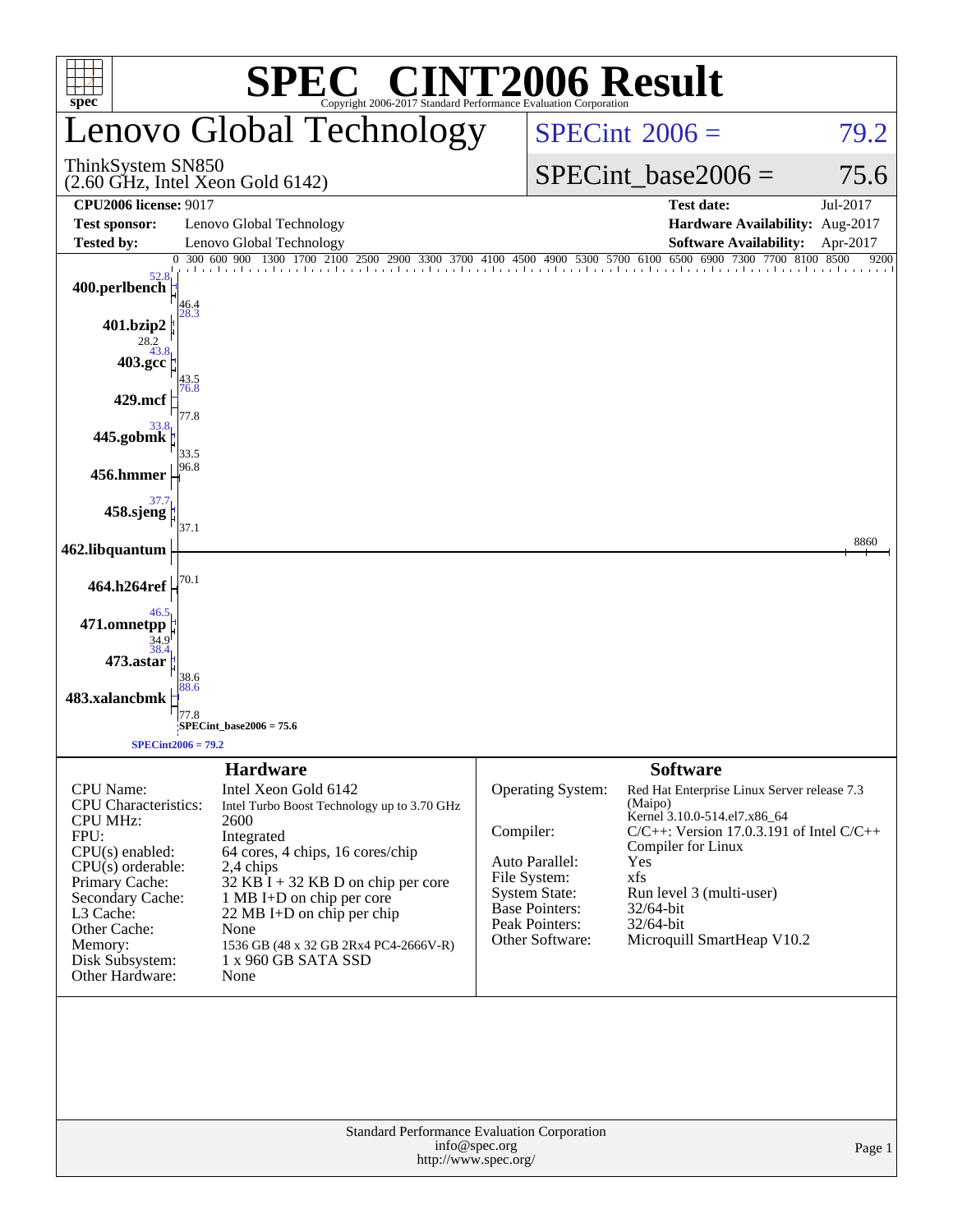

## enovo Global Technology

#### ThinkSystem SN850

(2.60 GHz, Intel Xeon Gold 6142)

 $SPECint2006 = 79.2$  $SPECint2006 = 79.2$ 

#### SPECint base2006 =  $75.6$

**[Test sponsor:](http://www.spec.org/auto/cpu2006/Docs/result-fields.html#Testsponsor)** Lenovo Global Technology **[Hardware Availability:](http://www.spec.org/auto/cpu2006/Docs/result-fields.html#HardwareAvailability)** Aug-2017

**[CPU2006 license:](http://www.spec.org/auto/cpu2006/Docs/result-fields.html#CPU2006license)** 9017 **[Test date:](http://www.spec.org/auto/cpu2006/Docs/result-fields.html#Testdate)** Jul-2017 **[Tested by:](http://www.spec.org/auto/cpu2006/Docs/result-fields.html#Testedby)** Lenovo Global Technology **[Software Availability:](http://www.spec.org/auto/cpu2006/Docs/result-fields.html#SoftwareAvailability)** Apr-2017

#### **[Results Table](http://www.spec.org/auto/cpu2006/Docs/result-fields.html#ResultsTable)**

|                                                                                                          |                |              | <b>Base</b>    |              |                |       |                |              | <b>Peak</b>    |              |                |              |
|----------------------------------------------------------------------------------------------------------|----------------|--------------|----------------|--------------|----------------|-------|----------------|--------------|----------------|--------------|----------------|--------------|
| <b>Benchmark</b>                                                                                         | <b>Seconds</b> | <b>Ratio</b> | <b>Seconds</b> | <b>Ratio</b> | <b>Seconds</b> | Ratio | <b>Seconds</b> | <b>Ratio</b> | <b>Seconds</b> | <b>Ratio</b> | <b>Seconds</b> | <b>Ratio</b> |
| $ 400$ .perlbench                                                                                        | 209            | 46.8         | 210            | 46.4         | 210            | 46.4  | 185            | 52.9         | 185            | 52.7         | 185            | 52.8         |
| $401$ .bzip2                                                                                             | 341            | 28.3         | 342            | 28.2         | 342            | 28.2  | 341            | 28.3         | 341            | 28.3         | 341            | 28.3         |
| $403.\text{gcc}$                                                                                         | 185            | 43.5         | 185            | 43.6         | 185            | 43.4  | 184            | 43.8         | 184            | 43.8         | 184            | 43.6         |
| $429$ mcf                                                                                                | 117            | 77.8         | 118            | 77.0         | 117            | 77.8  | <b>119</b>     | 76.8         | 121            | 75.5         | 119            | 77.0         |
| $445$ .gobmk                                                                                             | 312            | 33.6         | 313            | 33.5         | 313            | 33.5  | 311            | 33.8         | 311            | 33.8         | 311            | 33.8         |
| $456.$ hmmer                                                                                             | 96.4           | 96.8         | 96.6           | 96.6         | 96.4           | 96.8  | 96.4           | 96.8         | 96.6           | 96.6         | 96.4           | 96.8         |
| $458$ .sjeng                                                                                             | 326            | 37.1         | 326            | 37.1         | 326            | 37.1  | 321            | 37.7         | 321            | 37.7         | 321            | 37.7         |
| 462.libquantum                                                                                           | 2.41           | 8600         | 2.26           | 9160         | 2.34           | 8860  | 2.41           | 8600         | 2.26           | 9160         | 2.34           | 8860         |
| 464.h264ref                                                                                              | 317            | 69.7         | 315            | 70.2         | 316            | 70.1  | 317            | 69.7         | 315            | 70.2         | 316            | 70.1         |
| 471.omnetpp                                                                                              | 180            | 34.7         | 179            | 34.9         | 179            | 34.9  | 135            | 46.4         | 134            | 46.6         | 135            | 46.5         |
| $ 473$ . astar                                                                                           | 182            | 38.6         | 181            | 38.7         | 182            | 38.6  | 183            | 38.4         | 183            | 38.4         | 183            | 38.4         |
| 483.xalancbmk                                                                                            | 88.6           | 77.8         | 88.7           | 77.8         | 88.8           | 77.7  | 77.9           | 88.6         | 78.1           | 88.3         | 77.9           | 88.6         |
| Results appear in the order in which they were run. Bold underlined text indicates a median measurement. |                |              |                |              |                |       |                |              |                |              |                |              |

#### **[Submit Notes](http://www.spec.org/auto/cpu2006/Docs/result-fields.html#SubmitNotes)**

The config file option 'submit' was used.

#### **[Operating System Notes](http://www.spec.org/auto/cpu2006/Docs/result-fields.html#OperatingSystemNotes)**

Stack size set to unlimited using "ulimit -s unlimited"

#### **[Platform Notes](http://www.spec.org/auto/cpu2006/Docs/result-fields.html#PlatformNotes)**

 BIOS configuration: Choose Operating Mode set to Maximum Performance Hyper-Threading set to Disable LLC dead line alloc set to Disable Sysinfo program /home/cpu2006-1.2-ic17.0u3/config/sysinfo.rev6993 Revision 6993 of 2015-11-06 (b5e8d4b4eb51ed28d7f98696cbe290c1) running on SN850-01 Mon Jul 31 17:49:48 2017

 This section contains SUT (System Under Test) info as seen by some common utilities. To remove or add to this section, see: <http://www.spec.org/cpu2006/Docs/config.html#sysinfo>

 From /proc/cpuinfo model name : Intel(R) Xeon(R) Gold 6142 CPU @ 2.60GHz 4 "physical id"s (chips) 64 "processors" cores, siblings (Caution: counting these is hw and system dependent. The following excerpts from /proc/cpuinfo might not be reliable. Use with caution.)

Continued on next page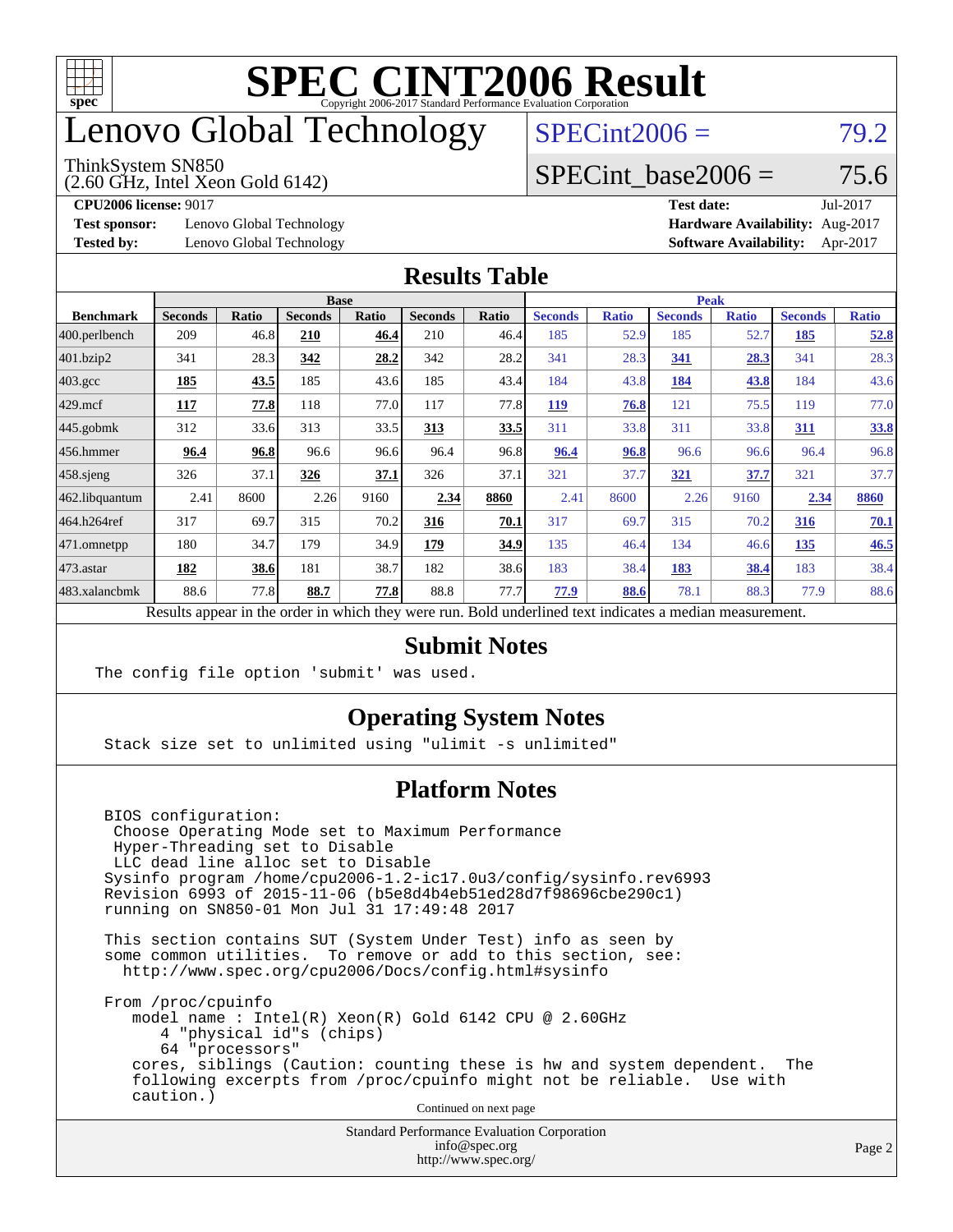

### enovo Global Technology

 $SPECint2006 = 79.2$  $SPECint2006 = 79.2$ 

(2.60 GHz, Intel Xeon Gold 6142) ThinkSystem SN850

SPECint base2006 =  $75.6$ 

**[Test sponsor:](http://www.spec.org/auto/cpu2006/Docs/result-fields.html#Testsponsor)** Lenovo Global Technology **[Hardware Availability:](http://www.spec.org/auto/cpu2006/Docs/result-fields.html#HardwareAvailability)** Aug-2017 **[Tested by:](http://www.spec.org/auto/cpu2006/Docs/result-fields.html#Testedby)** Lenovo Global Technology **[Software Availability:](http://www.spec.org/auto/cpu2006/Docs/result-fields.html#SoftwareAvailability)** Apr-2017

**[CPU2006 license:](http://www.spec.org/auto/cpu2006/Docs/result-fields.html#CPU2006license)** 9017 **[Test date:](http://www.spec.org/auto/cpu2006/Docs/result-fields.html#Testdate)** Jul-2017

#### **[Platform Notes \(Continued\)](http://www.spec.org/auto/cpu2006/Docs/result-fields.html#PlatformNotes)**

Standard Performance Evaluation Corporation [info@spec.org](mailto:info@spec.org) <http://www.spec.org/> Page 3 cpu cores : 16 siblings : 16 physical 0: cores 0 1 2 3 4 5 6 7 8 9 10 11 12 13 14 15 physical 1: cores 0 1 2 3 4 5 6 7 8 9 10 11 12 13 14 15 physical 2: cores 0 1 2 3 4 5 6 7 8 9 10 11 12 13 14 15 physical 3: cores 0 1 2 3 4 5 6 7 8 9 10 11 12 13 14 15 cache size : 22528 KB From /proc/meminfo MemTotal: 1584969844 kB<br>HugePages Total: 0 HugePages\_Total: 0 Hugepagesize: 2048 kB From /etc/\*release\* /etc/\*version\* os-release: NAME="Red Hat Enterprise Linux Server" VERSION="7.3 (Maipo)" ID="rhel" ID\_LIKE="fedora" VERSION\_ID="7.3" PRETTY\_NAME="Red Hat Enterprise Linux Server 7.3 (Maipo)" ANSI\_COLOR="0;31" CPE\_NAME="cpe:/o:redhat:enterprise\_linux:7.3:GA:server" redhat-release: Red Hat Enterprise Linux Server release 7.3 (Maipo) system-release: Red Hat Enterprise Linux Server release 7.3 (Maipo) system-release-cpe: cpe:/o:redhat:enterprise\_linux:7.3:ga:server uname -a: Linux SN850-01 3.10.0-514.el7.x86\_64 #1 SMP Wed Oct 19 11:24:13 EDT 2016 x86\_64 x86\_64 x86\_64 GNU/Linux run-level 3 Jul 31 17:48 SPEC is set to: /home/cpu2006-1.2-ic17.0u3 Filesystem Type Size Used Avail Use% Mounted on /dev/sda4 xfs 836G 13G 824G 2% /home Additional information from dmidecode: Warning: Use caution when you interpret this section. The 'dmidecode' program reads system data which is "intended to allow hardware to be accurately determined", but the intent may not be met, as there are frequent changes to hardware, firmware, and the "DMTF SMBIOS" standard. BIOS Lenovo -[IVE109A-1.00]- 04/27/2017 Memory: 48x Samsung M393A4K40BB2-CTD 32 GB 2 rank 2666 MHz (End of data from sysinfo program)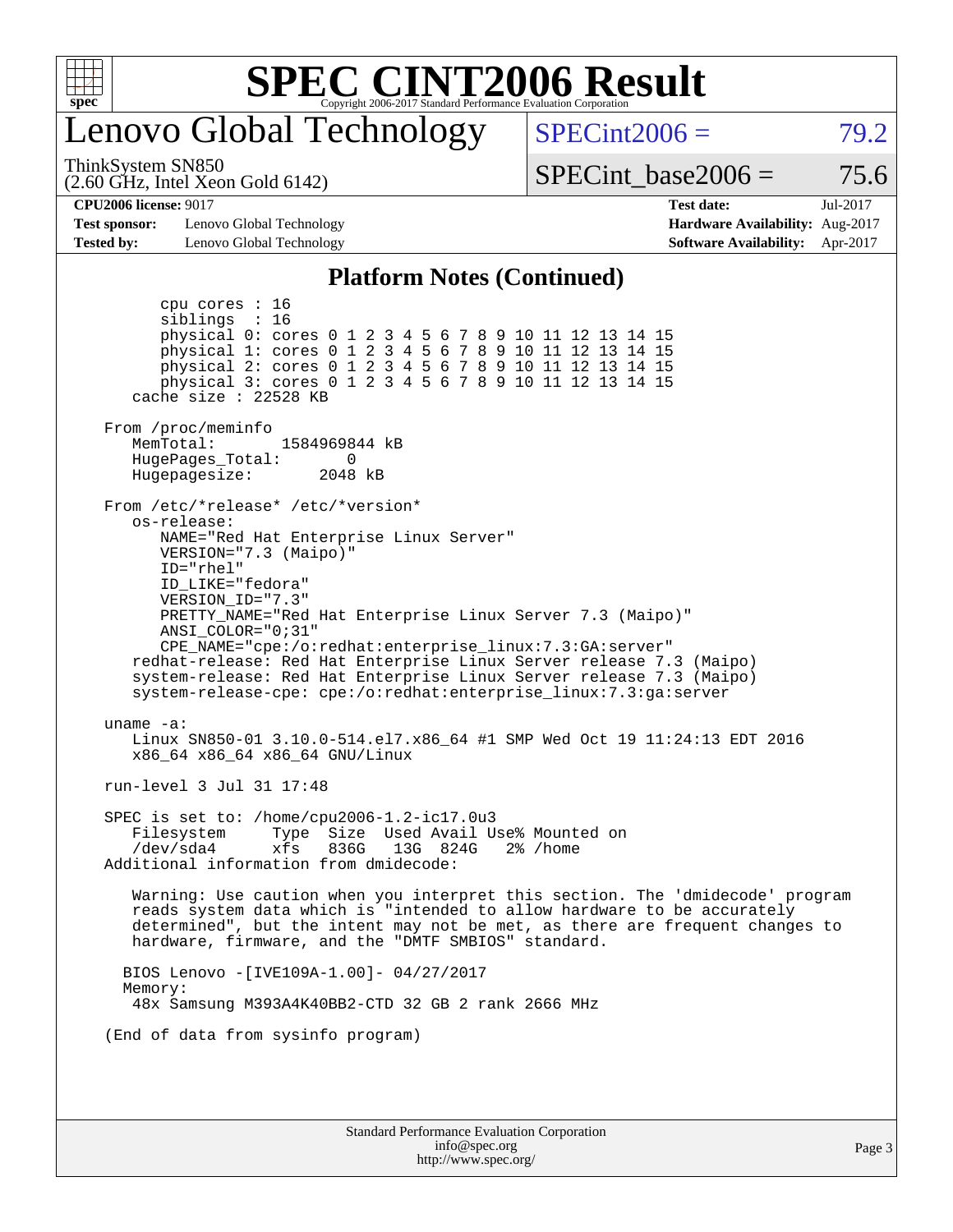

### enovo Global Technology

 $SPECint2006 = 79.2$  $SPECint2006 = 79.2$ 

(2.60 GHz, Intel Xeon Gold 6142) ThinkSystem SN850

SPECint base2006 =  $75.6$ 

**[Test sponsor:](http://www.spec.org/auto/cpu2006/Docs/result-fields.html#Testsponsor)** Lenovo Global Technology **[Hardware Availability:](http://www.spec.org/auto/cpu2006/Docs/result-fields.html#HardwareAvailability)** Aug-2017 **[Tested by:](http://www.spec.org/auto/cpu2006/Docs/result-fields.html#Testedby)** Lenovo Global Technology **[Software Availability:](http://www.spec.org/auto/cpu2006/Docs/result-fields.html#SoftwareAvailability)** Apr-2017

**[CPU2006 license:](http://www.spec.org/auto/cpu2006/Docs/result-fields.html#CPU2006license)** 9017 **[Test date:](http://www.spec.org/auto/cpu2006/Docs/result-fields.html#Testdate)** Jul-2017

#### **[General Notes](http://www.spec.org/auto/cpu2006/Docs/result-fields.html#GeneralNotes)**

Environment variables set by runspec before the start of the run: KMP AFFINITY = "granularity=fine, compact,  $0,3$ " LD\_LIBRARY\_PATH = "/home/cpu2006-1.2-ic17.0u3/lib/ia32:/home/cpu2006-1.2-ic17.0u3/lib/intel64:/home/cpu2006-1.2-ic17.0u3/sh10.2" OMP\_NUM\_THREADS = "64"

 Binaries compiled on a system with 1x Intel Core i7-4790 CPU + 32GB RAM memory using Redhat Enterprise Linux 7.2 Transparent Huge Pages enabled by default. Filesystem page cache cleared with: shell invocation of 'sync; echo 3 > /proc/sys/vm/drop\_caches' prior to run

#### **[Base Compiler Invocation](http://www.spec.org/auto/cpu2006/Docs/result-fields.html#BaseCompilerInvocation)**

[C benchmarks](http://www.spec.org/auto/cpu2006/Docs/result-fields.html#Cbenchmarks): [icc -m64](http://www.spec.org/cpu2006/results/res2017q4/cpu2006-20170918-50027.flags.html#user_CCbase_intel_icc_64bit_bda6cc9af1fdbb0edc3795bac97ada53)

[C++ benchmarks:](http://www.spec.org/auto/cpu2006/Docs/result-fields.html#CXXbenchmarks) [icpc -m64](http://www.spec.org/cpu2006/results/res2017q4/cpu2006-20170918-50027.flags.html#user_CXXbase_intel_icpc_64bit_fc66a5337ce925472a5c54ad6a0de310)

#### **[Base Portability Flags](http://www.spec.org/auto/cpu2006/Docs/result-fields.html#BasePortabilityFlags)**

 400.perlbench: [-DSPEC\\_CPU\\_LP64](http://www.spec.org/cpu2006/results/res2017q4/cpu2006-20170918-50027.flags.html#b400.perlbench_basePORTABILITY_DSPEC_CPU_LP64) [-DSPEC\\_CPU\\_LINUX\\_X64](http://www.spec.org/cpu2006/results/res2017q4/cpu2006-20170918-50027.flags.html#b400.perlbench_baseCPORTABILITY_DSPEC_CPU_LINUX_X64) 401.bzip2: [-DSPEC\\_CPU\\_LP64](http://www.spec.org/cpu2006/results/res2017q4/cpu2006-20170918-50027.flags.html#suite_basePORTABILITY401_bzip2_DSPEC_CPU_LP64) 403.gcc: [-DSPEC\\_CPU\\_LP64](http://www.spec.org/cpu2006/results/res2017q4/cpu2006-20170918-50027.flags.html#suite_basePORTABILITY403_gcc_DSPEC_CPU_LP64) 429.mcf: [-DSPEC\\_CPU\\_LP64](http://www.spec.org/cpu2006/results/res2017q4/cpu2006-20170918-50027.flags.html#suite_basePORTABILITY429_mcf_DSPEC_CPU_LP64) 445.gobmk: [-DSPEC\\_CPU\\_LP64](http://www.spec.org/cpu2006/results/res2017q4/cpu2006-20170918-50027.flags.html#suite_basePORTABILITY445_gobmk_DSPEC_CPU_LP64) 456.hmmer: [-DSPEC\\_CPU\\_LP64](http://www.spec.org/cpu2006/results/res2017q4/cpu2006-20170918-50027.flags.html#suite_basePORTABILITY456_hmmer_DSPEC_CPU_LP64) 458.sjeng: [-DSPEC\\_CPU\\_LP64](http://www.spec.org/cpu2006/results/res2017q4/cpu2006-20170918-50027.flags.html#suite_basePORTABILITY458_sjeng_DSPEC_CPU_LP64) 462.libquantum: [-DSPEC\\_CPU\\_LP64](http://www.spec.org/cpu2006/results/res2017q4/cpu2006-20170918-50027.flags.html#suite_basePORTABILITY462_libquantum_DSPEC_CPU_LP64) [-DSPEC\\_CPU\\_LINUX](http://www.spec.org/cpu2006/results/res2017q4/cpu2006-20170918-50027.flags.html#b462.libquantum_baseCPORTABILITY_DSPEC_CPU_LINUX) 464.h264ref: [-DSPEC\\_CPU\\_LP64](http://www.spec.org/cpu2006/results/res2017q4/cpu2006-20170918-50027.flags.html#suite_basePORTABILITY464_h264ref_DSPEC_CPU_LP64) 471.omnetpp: [-DSPEC\\_CPU\\_LP64](http://www.spec.org/cpu2006/results/res2017q4/cpu2006-20170918-50027.flags.html#suite_basePORTABILITY471_omnetpp_DSPEC_CPU_LP64) 473.astar: [-DSPEC\\_CPU\\_LP64](http://www.spec.org/cpu2006/results/res2017q4/cpu2006-20170918-50027.flags.html#suite_basePORTABILITY473_astar_DSPEC_CPU_LP64) 483.xalancbmk: [-DSPEC\\_CPU\\_LP64](http://www.spec.org/cpu2006/results/res2017q4/cpu2006-20170918-50027.flags.html#suite_basePORTABILITY483_xalancbmk_DSPEC_CPU_LP64) [-DSPEC\\_CPU\\_LINUX](http://www.spec.org/cpu2006/results/res2017q4/cpu2006-20170918-50027.flags.html#b483.xalancbmk_baseCXXPORTABILITY_DSPEC_CPU_LINUX)

#### **[Base Optimization Flags](http://www.spec.org/auto/cpu2006/Docs/result-fields.html#BaseOptimizationFlags)**

[C benchmarks](http://www.spec.org/auto/cpu2006/Docs/result-fields.html#Cbenchmarks):

[-xCORE-AVX2](http://www.spec.org/cpu2006/results/res2017q4/cpu2006-20170918-50027.flags.html#user_CCbase_f-xCORE-AVX2) [-ipo](http://www.spec.org/cpu2006/results/res2017q4/cpu2006-20170918-50027.flags.html#user_CCbase_f-ipo) [-O3](http://www.spec.org/cpu2006/results/res2017q4/cpu2006-20170918-50027.flags.html#user_CCbase_f-O3) [-no-prec-div](http://www.spec.org/cpu2006/results/res2017q4/cpu2006-20170918-50027.flags.html#user_CCbase_f-no-prec-div) [-parallel](http://www.spec.org/cpu2006/results/res2017q4/cpu2006-20170918-50027.flags.html#user_CCbase_f-parallel) [-qopt-prefetch](http://www.spec.org/cpu2006/results/res2017q4/cpu2006-20170918-50027.flags.html#user_CCbase_f-qopt-prefetch) [-auto-p32](http://www.spec.org/cpu2006/results/res2017q4/cpu2006-20170918-50027.flags.html#user_CCbase_f-auto-p32)

[C++ benchmarks:](http://www.spec.org/auto/cpu2006/Docs/result-fields.html#CXXbenchmarks)

[-xCORE-AVX2](http://www.spec.org/cpu2006/results/res2017q4/cpu2006-20170918-50027.flags.html#user_CXXbase_f-xCORE-AVX2) [-ipo](http://www.spec.org/cpu2006/results/res2017q4/cpu2006-20170918-50027.flags.html#user_CXXbase_f-ipo) [-O3](http://www.spec.org/cpu2006/results/res2017q4/cpu2006-20170918-50027.flags.html#user_CXXbase_f-O3) [-no-prec-div](http://www.spec.org/cpu2006/results/res2017q4/cpu2006-20170918-50027.flags.html#user_CXXbase_f-no-prec-div) [-qopt-prefetch](http://www.spec.org/cpu2006/results/res2017q4/cpu2006-20170918-50027.flags.html#user_CXXbase_f-qopt-prefetch) [-auto-p32](http://www.spec.org/cpu2006/results/res2017q4/cpu2006-20170918-50027.flags.html#user_CXXbase_f-auto-p32) [-Wl,-z,muldefs](http://www.spec.org/cpu2006/results/res2017q4/cpu2006-20170918-50027.flags.html#user_CXXbase_link_force_multiple1_74079c344b956b9658436fd1b6dd3a8a) [-L/sh10.2 -lsmartheap64](http://www.spec.org/cpu2006/results/res2017q4/cpu2006-20170918-50027.flags.html#user_CXXbase_SmartHeap64_63911d860fc08c15fa1d5bf319b9d8d5)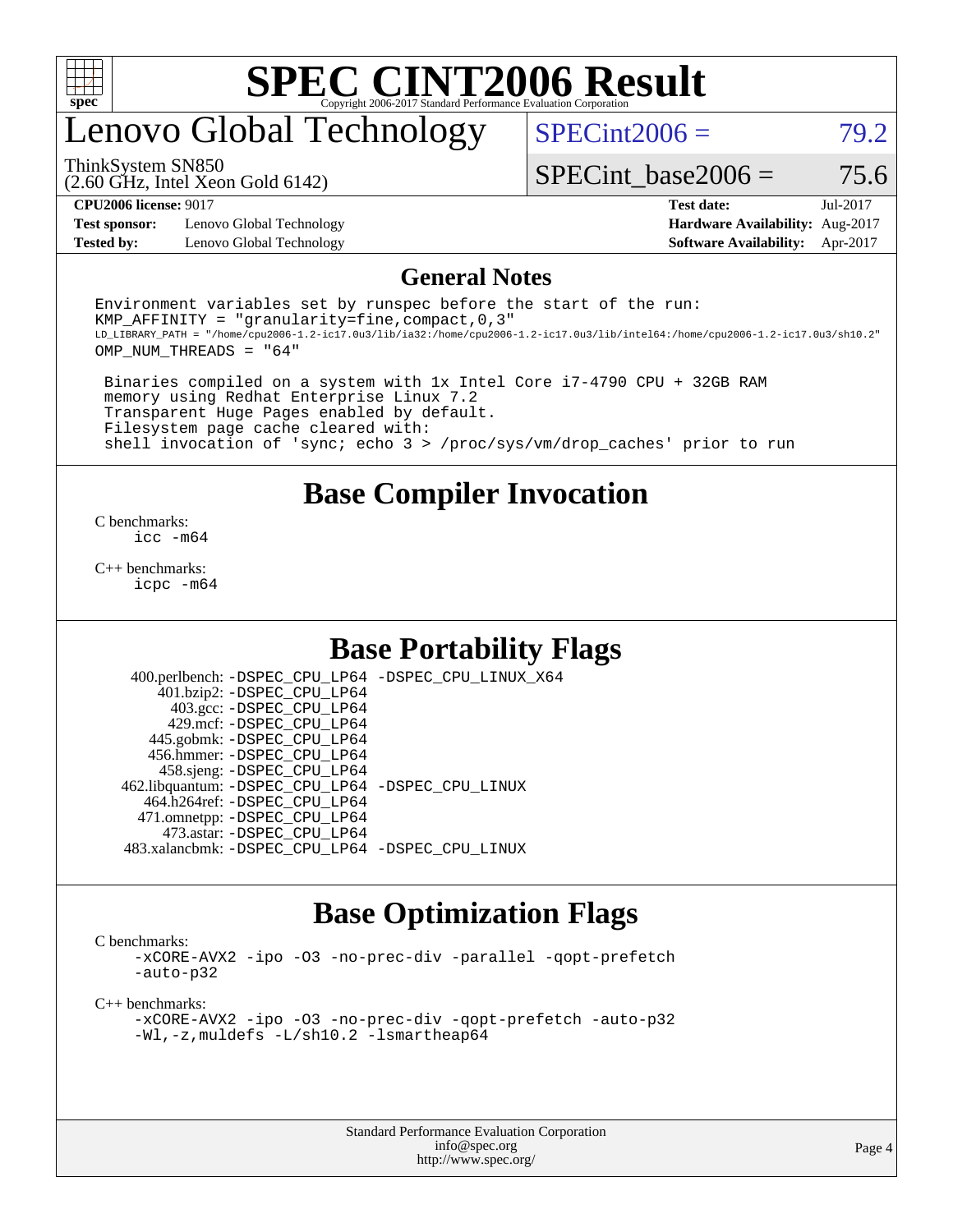

# enovo Global Technology

ThinkSystem SN850

(2.60 GHz, Intel Xeon Gold 6142)

 $SPECint2006 = 79.2$  $SPECint2006 = 79.2$ 

SPECint base2006 =  $75.6$ 

**[Test sponsor:](http://www.spec.org/auto/cpu2006/Docs/result-fields.html#Testsponsor)** Lenovo Global Technology **[Hardware Availability:](http://www.spec.org/auto/cpu2006/Docs/result-fields.html#HardwareAvailability)** Aug-2017 **[Tested by:](http://www.spec.org/auto/cpu2006/Docs/result-fields.html#Testedby)** Lenovo Global Technology **[Software Availability:](http://www.spec.org/auto/cpu2006/Docs/result-fields.html#SoftwareAvailability)** Apr-2017

**[CPU2006 license:](http://www.spec.org/auto/cpu2006/Docs/result-fields.html#CPU2006license)** 9017 **[Test date:](http://www.spec.org/auto/cpu2006/Docs/result-fields.html#Testdate)** Jul-2017

### **[Base Other Flags](http://www.spec.org/auto/cpu2006/Docs/result-fields.html#BaseOtherFlags)**

[C benchmarks](http://www.spec.org/auto/cpu2006/Docs/result-fields.html#Cbenchmarks):

403.gcc: [-Dalloca=\\_alloca](http://www.spec.org/cpu2006/results/res2017q4/cpu2006-20170918-50027.flags.html#b403.gcc_baseEXTRA_CFLAGS_Dalloca_be3056838c12de2578596ca5467af7f3)

### **[Peak Compiler Invocation](http://www.spec.org/auto/cpu2006/Docs/result-fields.html#PeakCompilerInvocation)**

[C benchmarks \(except as noted below\)](http://www.spec.org/auto/cpu2006/Docs/result-fields.html#Cbenchmarksexceptasnotedbelow):

[icc -m64](http://www.spec.org/cpu2006/results/res2017q4/cpu2006-20170918-50027.flags.html#user_CCpeak_intel_icc_64bit_bda6cc9af1fdbb0edc3795bac97ada53)

400.perlbench: [icc -m32 -L/opt/intel/compilers\\_and\\_libraries\\_2017/linux/lib/ia32](http://www.spec.org/cpu2006/results/res2017q4/cpu2006-20170918-50027.flags.html#user_peakCCLD400_perlbench_intel_icc_c29f3ff5a7ed067b11e4ec10a03f03ae)

445.gobmk: [icc -m32 -L/opt/intel/compilers\\_and\\_libraries\\_2017/linux/lib/ia32](http://www.spec.org/cpu2006/results/res2017q4/cpu2006-20170918-50027.flags.html#user_peakCCLD445_gobmk_intel_icc_c29f3ff5a7ed067b11e4ec10a03f03ae)

[C++ benchmarks \(except as noted below\):](http://www.spec.org/auto/cpu2006/Docs/result-fields.html#CXXbenchmarksexceptasnotedbelow)

[icc -m32 -L/opt/intel/compilers\\_and\\_libraries\\_2017/linux/lib/ia32](http://www.spec.org/cpu2006/results/res2017q4/cpu2006-20170918-50027.flags.html#user_CXXpeak_intel_icc_c29f3ff5a7ed067b11e4ec10a03f03ae)

473.astar: [icpc -m64](http://www.spec.org/cpu2006/results/res2017q4/cpu2006-20170918-50027.flags.html#user_peakCXXLD473_astar_intel_icpc_64bit_fc66a5337ce925472a5c54ad6a0de310)

#### **[Peak Portability Flags](http://www.spec.org/auto/cpu2006/Docs/result-fields.html#PeakPortabilityFlags)**

 400.perlbench: [-D\\_FILE\\_OFFSET\\_BITS=64](http://www.spec.org/cpu2006/results/res2017q4/cpu2006-20170918-50027.flags.html#user_peakPORTABILITY400_perlbench_file_offset_bits_64_438cf9856305ebd76870a2c6dc2689ab) [-DSPEC\\_CPU\\_LINUX\\_IA32](http://www.spec.org/cpu2006/results/res2017q4/cpu2006-20170918-50027.flags.html#b400.perlbench_peakCPORTABILITY_DSPEC_CPU_LINUX_IA32) 401.bzip2: [-DSPEC\\_CPU\\_LP64](http://www.spec.org/cpu2006/results/res2017q4/cpu2006-20170918-50027.flags.html#suite_peakPORTABILITY401_bzip2_DSPEC_CPU_LP64) 403.gcc: [-DSPEC\\_CPU\\_LP64](http://www.spec.org/cpu2006/results/res2017q4/cpu2006-20170918-50027.flags.html#suite_peakPORTABILITY403_gcc_DSPEC_CPU_LP64) 429.mcf: [-DSPEC\\_CPU\\_LP64](http://www.spec.org/cpu2006/results/res2017q4/cpu2006-20170918-50027.flags.html#suite_peakPORTABILITY429_mcf_DSPEC_CPU_LP64) 445.gobmk: [-D\\_FILE\\_OFFSET\\_BITS=64](http://www.spec.org/cpu2006/results/res2017q4/cpu2006-20170918-50027.flags.html#user_peakPORTABILITY445_gobmk_file_offset_bits_64_438cf9856305ebd76870a2c6dc2689ab) 456.hmmer: [-DSPEC\\_CPU\\_LP64](http://www.spec.org/cpu2006/results/res2017q4/cpu2006-20170918-50027.flags.html#suite_peakPORTABILITY456_hmmer_DSPEC_CPU_LP64) 458.sjeng: [-DSPEC\\_CPU\\_LP64](http://www.spec.org/cpu2006/results/res2017q4/cpu2006-20170918-50027.flags.html#suite_peakPORTABILITY458_sjeng_DSPEC_CPU_LP64) 462.libquantum: [-DSPEC\\_CPU\\_LP64](http://www.spec.org/cpu2006/results/res2017q4/cpu2006-20170918-50027.flags.html#suite_peakPORTABILITY462_libquantum_DSPEC_CPU_LP64) [-DSPEC\\_CPU\\_LINUX](http://www.spec.org/cpu2006/results/res2017q4/cpu2006-20170918-50027.flags.html#b462.libquantum_peakCPORTABILITY_DSPEC_CPU_LINUX) 464.h264ref: [-DSPEC\\_CPU\\_LP64](http://www.spec.org/cpu2006/results/res2017q4/cpu2006-20170918-50027.flags.html#suite_peakPORTABILITY464_h264ref_DSPEC_CPU_LP64) 471.omnetpp: [-D\\_FILE\\_OFFSET\\_BITS=64](http://www.spec.org/cpu2006/results/res2017q4/cpu2006-20170918-50027.flags.html#user_peakPORTABILITY471_omnetpp_file_offset_bits_64_438cf9856305ebd76870a2c6dc2689ab) 473.astar: [-DSPEC\\_CPU\\_LP64](http://www.spec.org/cpu2006/results/res2017q4/cpu2006-20170918-50027.flags.html#suite_peakPORTABILITY473_astar_DSPEC_CPU_LP64) 483.xalancbmk: [-D\\_FILE\\_OFFSET\\_BITS=64](http://www.spec.org/cpu2006/results/res2017q4/cpu2006-20170918-50027.flags.html#user_peakPORTABILITY483_xalancbmk_file_offset_bits_64_438cf9856305ebd76870a2c6dc2689ab) [-DSPEC\\_CPU\\_LINUX](http://www.spec.org/cpu2006/results/res2017q4/cpu2006-20170918-50027.flags.html#b483.xalancbmk_peakCXXPORTABILITY_DSPEC_CPU_LINUX)

#### **[Peak Optimization Flags](http://www.spec.org/auto/cpu2006/Docs/result-fields.html#PeakOptimizationFlags)**

[C benchmarks](http://www.spec.org/auto/cpu2006/Docs/result-fields.html#Cbenchmarks):

 400.perlbench: [-prof-gen](http://www.spec.org/cpu2006/results/res2017q4/cpu2006-20170918-50027.flags.html#user_peakPASS1_CFLAGSPASS1_LDCFLAGS400_perlbench_prof_gen_e43856698f6ca7b7e442dfd80e94a8fc)(pass 1) [-prof-use](http://www.spec.org/cpu2006/results/res2017q4/cpu2006-20170918-50027.flags.html#user_peakPASS2_CFLAGSPASS2_LDCFLAGS400_perlbench_prof_use_bccf7792157ff70d64e32fe3e1250b55)(pass 2) [-xCORE-AVX2](http://www.spec.org/cpu2006/results/res2017q4/cpu2006-20170918-50027.flags.html#user_peakPASS2_CFLAGSPASS2_LDCFLAGS400_perlbench_f-xCORE-AVX2)(pass 2) [-par-num-threads=1](http://www.spec.org/cpu2006/results/res2017q4/cpu2006-20170918-50027.flags.html#user_peakPASS1_CFLAGSPASS1_LDCFLAGS400_perlbench_par_num_threads_786a6ff141b4e9e90432e998842df6c2)(pass 1) [-ipo](http://www.spec.org/cpu2006/results/res2017q4/cpu2006-20170918-50027.flags.html#user_peakPASS2_CFLAGSPASS2_LDCFLAGS400_perlbench_f-ipo)(pass 2) [-O3](http://www.spec.org/cpu2006/results/res2017q4/cpu2006-20170918-50027.flags.html#user_peakPASS2_CFLAGSPASS2_LDCFLAGS400_perlbench_f-O3)(pass 2) [-no-prec-div](http://www.spec.org/cpu2006/results/res2017q4/cpu2006-20170918-50027.flags.html#user_peakPASS2_CFLAGSPASS2_LDCFLAGS400_perlbench_f-no-prec-div)(pass 2) [-qopt-prefetch](http://www.spec.org/cpu2006/results/res2017q4/cpu2006-20170918-50027.flags.html#user_peakCOPTIMIZE400_perlbench_f-qopt-prefetch)

 401.bzip2: [-prof-gen](http://www.spec.org/cpu2006/results/res2017q4/cpu2006-20170918-50027.flags.html#user_peakPASS1_CFLAGSPASS1_LDCFLAGS401_bzip2_prof_gen_e43856698f6ca7b7e442dfd80e94a8fc)(pass 1) [-prof-use](http://www.spec.org/cpu2006/results/res2017q4/cpu2006-20170918-50027.flags.html#user_peakPASS2_CFLAGSPASS2_LDCFLAGS401_bzip2_prof_use_bccf7792157ff70d64e32fe3e1250b55)(pass 2) [-xCORE-AVX2](http://www.spec.org/cpu2006/results/res2017q4/cpu2006-20170918-50027.flags.html#user_peakPASS2_CFLAGSPASS2_LDCFLAGS401_bzip2_f-xCORE-AVX2)(pass 2)  $-par-num-threads=1(pass 1) -ipo(pass 2) -O3(pass 2)$  $-par-num-threads=1(pass 1) -ipo(pass 2) -O3(pass 2)$  $-par-num-threads=1(pass 1) -ipo(pass 2) -O3(pass 2)$  $-par-num-threads=1(pass 1) -ipo(pass 2) -O3(pass 2)$  $-par-num-threads=1(pass 1) -ipo(pass 2) -O3(pass 2)$  $-par-num-threads=1(pass 1) -ipo(pass 2) -O3(pass 2)$ [-no-prec-div](http://www.spec.org/cpu2006/results/res2017q4/cpu2006-20170918-50027.flags.html#user_peakCOPTIMIZEPASS2_CFLAGSPASS2_LDCFLAGS401_bzip2_f-no-prec-div) [-auto-ilp32](http://www.spec.org/cpu2006/results/res2017q4/cpu2006-20170918-50027.flags.html#user_peakCOPTIMIZE401_bzip2_f-auto-ilp32) [-qopt-prefetch](http://www.spec.org/cpu2006/results/res2017q4/cpu2006-20170918-50027.flags.html#user_peakCOPTIMIZE401_bzip2_f-qopt-prefetch)

Continued on next page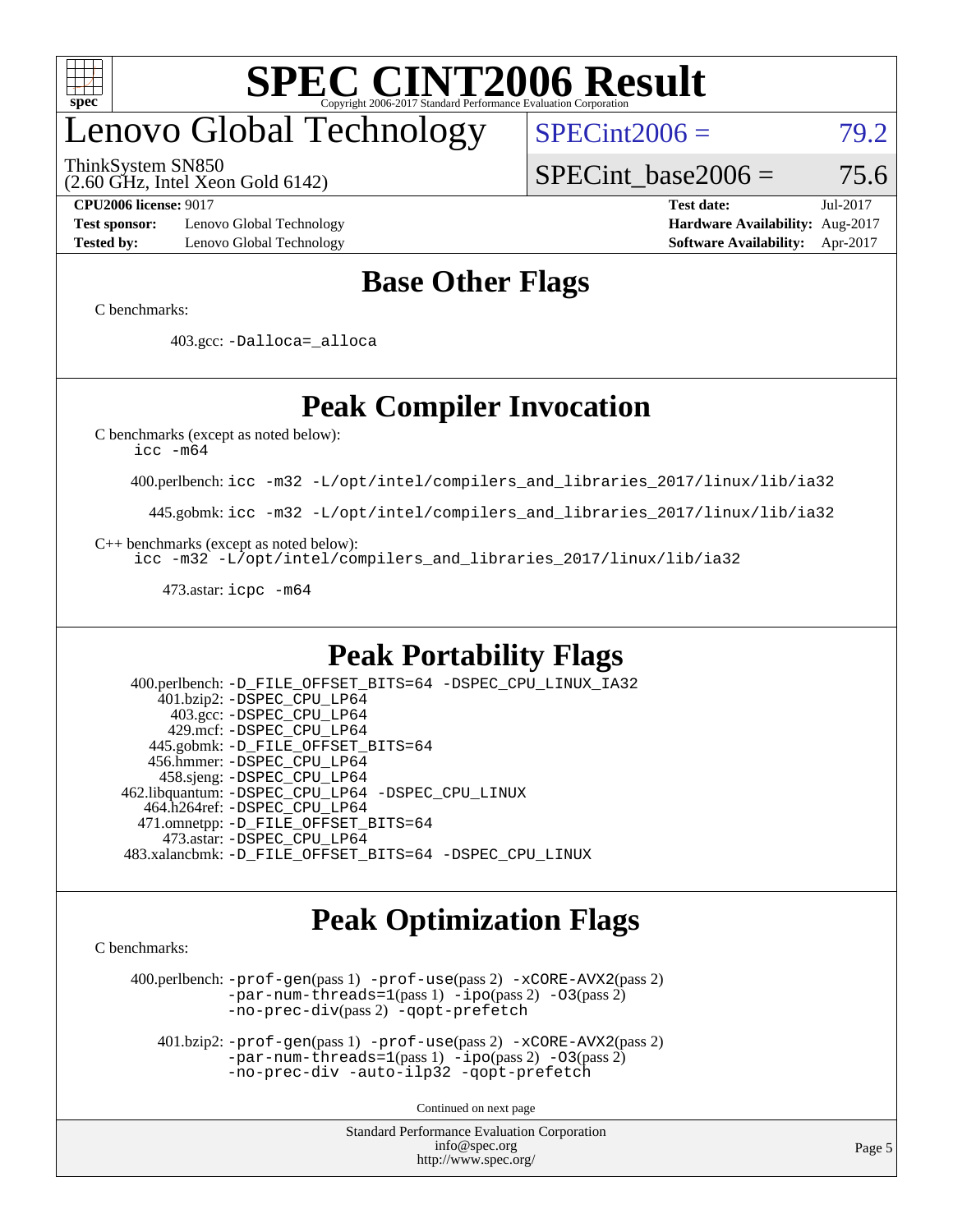

## enovo Global Technology

ThinkSystem SN850

 $SPECint2006 = 79.2$  $SPECint2006 = 79.2$ 

(2.60 GHz, Intel Xeon Gold 6142)

SPECint base2006 =  $75.6$ 

**[Test sponsor:](http://www.spec.org/auto/cpu2006/Docs/result-fields.html#Testsponsor)** Lenovo Global Technology **[Hardware Availability:](http://www.spec.org/auto/cpu2006/Docs/result-fields.html#HardwareAvailability)** Aug-2017 **[Tested by:](http://www.spec.org/auto/cpu2006/Docs/result-fields.html#Testedby)** Lenovo Global Technology **[Software Availability:](http://www.spec.org/auto/cpu2006/Docs/result-fields.html#SoftwareAvailability)** Apr-2017

**[CPU2006 license:](http://www.spec.org/auto/cpu2006/Docs/result-fields.html#CPU2006license)** 9017 **[Test date:](http://www.spec.org/auto/cpu2006/Docs/result-fields.html#Testdate)** Jul-2017

### **[Peak Optimization Flags \(Continued\)](http://www.spec.org/auto/cpu2006/Docs/result-fields.html#PeakOptimizationFlags)**

|                                   | 403.gcc: -xCORE-AVX2 -ipo -03 -no-prec-div -inline-calloc<br>-gopt-malloc-options=3 -auto-ilp32                                                                                                                                               |
|-----------------------------------|-----------------------------------------------------------------------------------------------------------------------------------------------------------------------------------------------------------------------------------------------|
|                                   | 429.mcf: -xCORE-AVX2 -ipo -03 -no-prec-div -parallel<br>-gopt-prefetch -auto-p32                                                                                                                                                              |
|                                   | $445$ .gobmk: $-prof-gen(pass 1)$ $-prof-use(pass 2)$ $-xCORE-AVX2(pass 2)$<br>$-par-num-threads=1(pass 1) -ipo(pass 2) -03(pass 2)$<br>$-no-prec-div(pass 2)$                                                                                |
|                                   | $456.$ hmmer: basepeak = yes                                                                                                                                                                                                                  |
|                                   | 458.sjeng: -prof-gen(pass 1) -prof-use(pass 2) -xCORE-AVX2(pass 2)<br>$-par-num-threads=1(pass 1) -ipo(pass 2) -03(pass 2)$<br>-no-prec-div(pass 2) -unroll4                                                                                  |
| $462$ .libquantum: basepeak = yes |                                                                                                                                                                                                                                               |
|                                   | $464.h264$ ref: basepeak = yes                                                                                                                                                                                                                |
| $C_{++}$ benchmarks:              |                                                                                                                                                                                                                                               |
|                                   | 471.omnetpp: -prof-gen(pass 1) -prof-use(pass 2) -xCORE-AVX2(pass 2)<br>$-par-num-threads = 1 (pass 1) - ipo (pass 2) -03 (pass 2)$<br>-no-prec-div(pass 2) -qopt-ra-region-strategy=block<br>$-Wl$ ,-z, muldefs $-L/\nabla L$ .2 -lsmartheap |
|                                   | 473.astar: -xCORE-AVX2 -ipo -03 -no-prec-div -qopt-prefetch<br>$-$ auto-p32 -Wl,-z, muldefs -L/sh10.2 -lsmartheap64                                                                                                                           |
|                                   | 483.xalancbmk: -xCORE-AVX2 -ipo -03 -no-prec-div -qopt-prefetch<br>$-Wl$ ,-z, muldefs $-L/\nabla L$ .2 -lsmartheap                                                                                                                            |

### **[Peak Other Flags](http://www.spec.org/auto/cpu2006/Docs/result-fields.html#PeakOtherFlags)**

[C benchmarks](http://www.spec.org/auto/cpu2006/Docs/result-fields.html#Cbenchmarks):

403.gcc: [-Dalloca=\\_alloca](http://www.spec.org/cpu2006/results/res2017q4/cpu2006-20170918-50027.flags.html#b403.gcc_peakEXTRA_CFLAGS_Dalloca_be3056838c12de2578596ca5467af7f3)

The flags files that were used to format this result can be browsed at <http://www.spec.org/cpu2006/flags/Intel-ic17.0-official-linux64-revF.html> <http://www.spec.org/cpu2006/flags/Lenovo-Platform-Flags-V1.2-SKL-C.20171004.html>

You can also download the XML flags sources by saving the following links:

<http://www.spec.org/cpu2006/flags/Intel-ic17.0-official-linux64-revF.xml> <http://www.spec.org/cpu2006/flags/Lenovo-Platform-Flags-V1.2-SKL-C.20171004.xml>